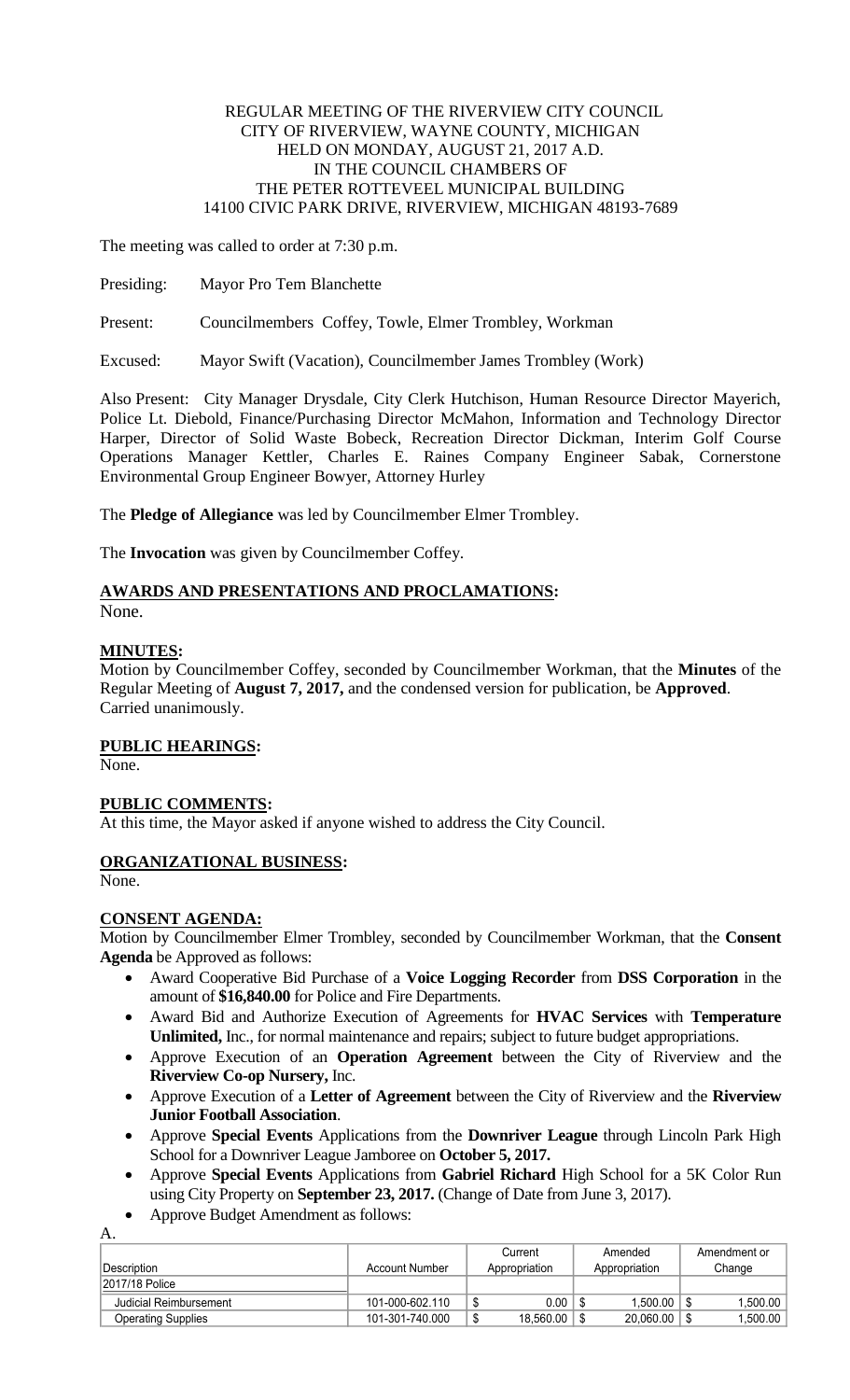JUSTIFICATION: To add revenue to the Judicial Reimbursement line item and to add the same dollar amount to the Operating Supplies expense line item. Carried unanimously.

#### **RESOLUTIONS:**

Motion by Councilmember Coffey, seconded by Councilmember Workman, that the resolution **Amending** the **Community Development/Building and Engineering Fee Schedule**, be Adopted.

#### RESOLUTION NO. 17-30

## AMEND FEE SCHEDULE FOR BUILDING, ENGINEERING DEPARTMENT AND COMMUNITY DEVELOPMENT DEPARTMENTS

WHEREAS, the City Council desires to establish various fees to be implemented for the City of Riverview Building, Engineering and Community Development Departments;

#### WHEREAS, the state of the state of the state of the state of the state of the state of the state of the state of the state of the state of the state of the state of the state of the state of the state of the state of the s

respective Department Heads have proposed the various proposed fees;

- WHEREAS, the City Council determines the proposed Fees to be required to meet the operational and capital needs for the effected Riverview Departments; and
- WHEREAS, Section 26-13 of the Riverview City Charter provides for the City Council to establish the listed Fees by City Council Resolution.
- NOW, THEREFORE, BE IT RESOLVED that the City Council of the City of Riverview, Michigan, hereby Adopts the Proposed Fee Schedule as follows:

| BUILDING, ENGINEERING AND COMMUNITY DEVELOPMENT FEES:                             |          |  |
|-----------------------------------------------------------------------------------|----------|--|
| FEES:                                                                             |          |  |
| <b>GENERAL CONDITIONS:</b>                                                        |          |  |
| Administrative fee per permit application                                         | \$20.00  |  |
| Administrative fee for bond / escrow held                                         | 10%      |  |
| Minimum Permit Fee (Does Not Include Admin Fee)                                   | \$50.00  |  |
| Work commencing prior to issuance of a permit subject to double permit fees       |          |  |
| Contractor Registration - Includes processing and admin fee (add per State of MI) | \$50.00  |  |
| Background check for business license application                                 | \$25.00  |  |
| Permit extension; written request required                                        | \$25.00  |  |
| Permit refund; written request required. Refund does not include \$20 admin fee   |          |  |
| Hydrant Permit (Requires Bond, Water Cost, Meter Rental, Inspections if needed)   | \$125.00 |  |
|                                                                                   |          |  |
| <b>INSPECTION FEES:</b> (Includes building, electrical, plumbing & mechanical)    |          |  |
| Residential: Additional, re-inspect, lock-out, all                                | \$50.00  |  |
| Commercial / Industrial: Additional, re-inspect, lock-out, all                    | \$60.00  |  |
| Special inspections, Hard to Assess, Off-Day, Hourly, Obstructed (consolidated)   | \$75.00  |  |
| C of O Inspection Each: Requires first and final                                  | \$50.00  |  |
|                                                                                   |          |  |
| <b>BUILDING PERMIT FEE SCHEDULE:</b>                                              |          |  |
| Base Fee \$50.00 to \$1,000.00 valuation                                          | \$50.00  |  |
| \$1001-and up = \$40 base + \$10 per each \$1,000 over \$1,000                    | \$10.00  |  |
| Current fee schedule:                                                             |          |  |
| Base fee \$40 to \$1,000 valuation                                                |          |  |
| 1,001 - \$ 25,000 = \$ 40 & \$10 per each \$1,000 over \$<br>\$<br>1,000          |          |  |
| $$25,001 - $100,000 = $280 \& $8 \text{ per each $1,000 over $25,000}$            |          |  |
| $$100,001 - $250,000 = $880 \& $6 per each $1,000 over $100,000$                  |          |  |
| $$250,001 - $500,000 = $1,780 \& $5$ per each \$1,000 over \$250,000              |          |  |
| $$500,001 - up$<br>$= $3,030 \& $4$ per each \$1,000 over \$500,000               |          |  |
|                                                                                   |          |  |
| <b>DEMOLITION:</b>                                                                |          |  |

Residential dwelling and accessory building (Includes two inspections) \$100.00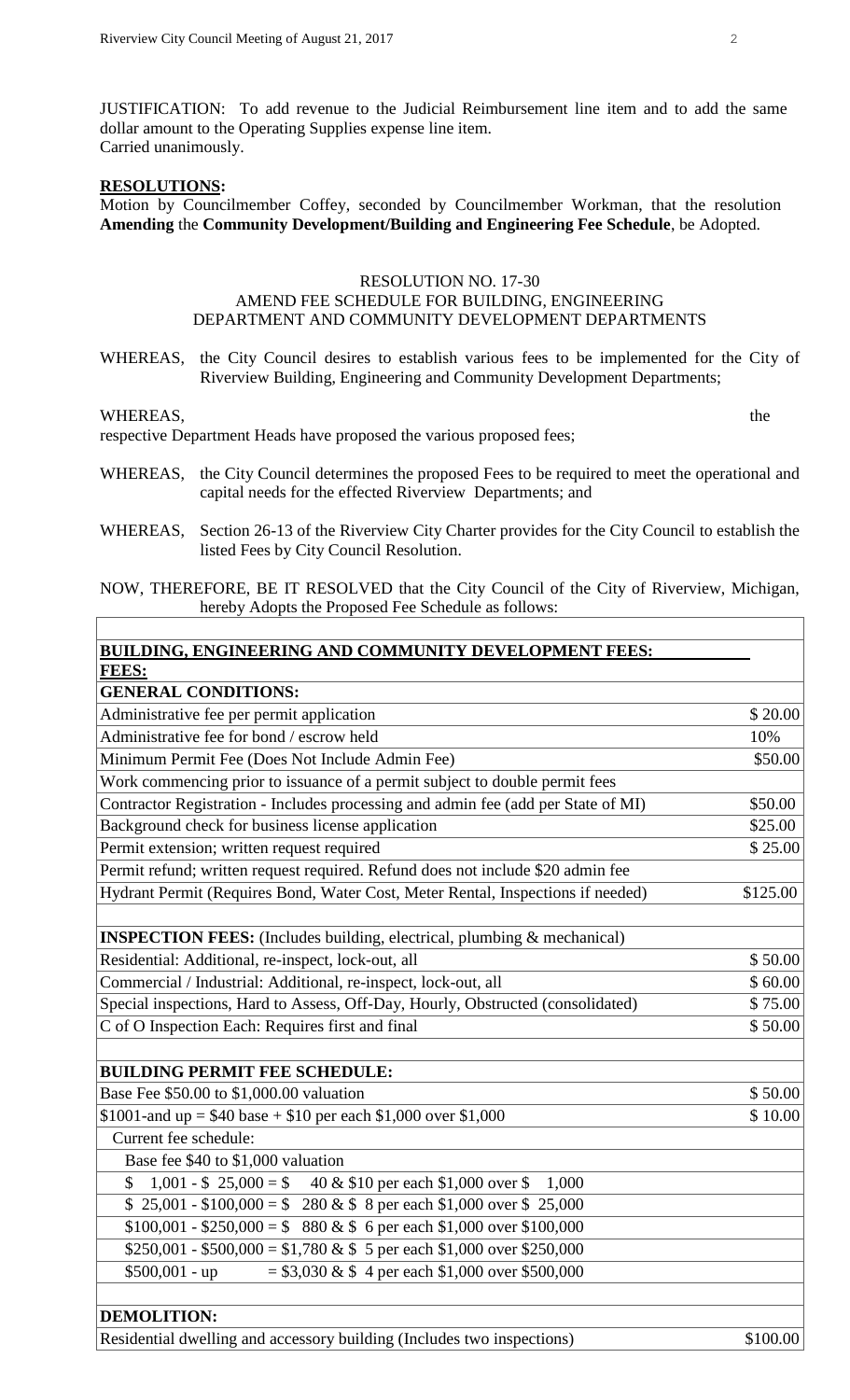| <b>Demolition Accessory Buildings</b>                                                                                   | \$50.00   |
|-------------------------------------------------------------------------------------------------------------------------|-----------|
| Multiple dwellings, commercial and industrial (Two inspections)                                                         | \$125.00  |
| Industrial:                                                                                                             |           |
| First building                                                                                                          | \$125.00  |
| Each additional                                                                                                         | \$50.00   |
|                                                                                                                         |           |
| <b>MISC. FEES</b>                                                                                                       |           |
| Fence permits (permits are time consuming requiring a review, neighbor agreement, as-built)                             | \$75.00   |
| Sign Face change only (New Category)                                                                                    | \$75.00   |
| Permanent Signs (Based on Valuation Chart)                                                                              | Valuation |
| Temp Signs, banners, balloons and pendants<br>$(Bond + 10\%$ admin for sign removal)                                    |           |
| Swimming Pool Above Ground                                                                                              | \$50.00   |
| Swimming Pool In-ground (Requires two inspections)                                                                      | \$90.00   |
| Hot Tubs (Requires two inspections)                                                                                     | \$90.00   |
| Donation Box(es) for each new permit                                                                                    | \$50.00   |
| Donation Box(es) for each renewal permit                                                                                | \$25.00   |
| Proof General Liability Insurance no less than \$1 million per occurrence.                                              |           |
|                                                                                                                         |           |
| <b>ELECTRICAL FEE SCHEDULE:</b>                                                                                         |           |
| Inspections: (See inspection fees above)                                                                                |           |
| Circuits:                                                                                                               |           |
|                                                                                                                         | \$30.00   |
| First Circuit (sign circuit)<br>Each additional circuit                                                                 | \$10.00   |
|                                                                                                                         | \$50.00   |
| Minor repairs, not including new circuits, minimum<br>City Certification for minor wiring on rental units same as above | \$50.00   |
|                                                                                                                         |           |
| Fixtures, lamps, etc. Installation, alterations, repairs- First 25                                                      | \$30.00   |
| Each additional 25 (Consolidated lamps/fixtures)                                                                        | \$10.00   |
|                                                                                                                         |           |
| Service and Subpanels:                                                                                                  |           |
| Service up to 1000 amps                                                                                                 | \$50.00   |
| Each additional 100 amps                                                                                                | \$15.00   |
|                                                                                                                         |           |
| Appliances, First (circuits separate):                                                                                  | \$25.00   |
| Each additional appliance                                                                                               | \$13.00   |
|                                                                                                                         |           |
| Motors, generators, standby generator systems, rectifiers, capacitors, etc.                                             |           |
| Units up to and including 100 HP / KW equivalent                                                                        | \$45.00   |
| Each additional 10 HP / KW equivalent                                                                                   | \$15.00   |
|                                                                                                                         |           |
| Sign installation (inspection fee not included)                                                                         | \$30.00   |
| Each additional sign                                                                                                    | \$20.00   |
| Sign relocation, minimum                                                                                                | \$50.00   |
| Outline tubing, shop or field inspection, first 50 feet                                                                 | \$25.00   |
| Each additional 25 feet or fractional part thereof                                                                      | \$15.00   |
|                                                                                                                         |           |
| Special, annual, event, temporary, displays, etc.; Each inspection: (Consolidated)                                      | \$75.00   |
|                                                                                                                         |           |
| Feeders, Mains, Bus, Duct                                                                                               |           |
| Up to and including 100 feet                                                                                            | \$25.00   |
| Each additional 50 feet                                                                                                 | \$10.00   |
|                                                                                                                         |           |
| Outdoor cabinets, each                                                                                                  | \$50.00   |
| Light pole each                                                                                                         | \$20.00   |
|                                                                                                                         |           |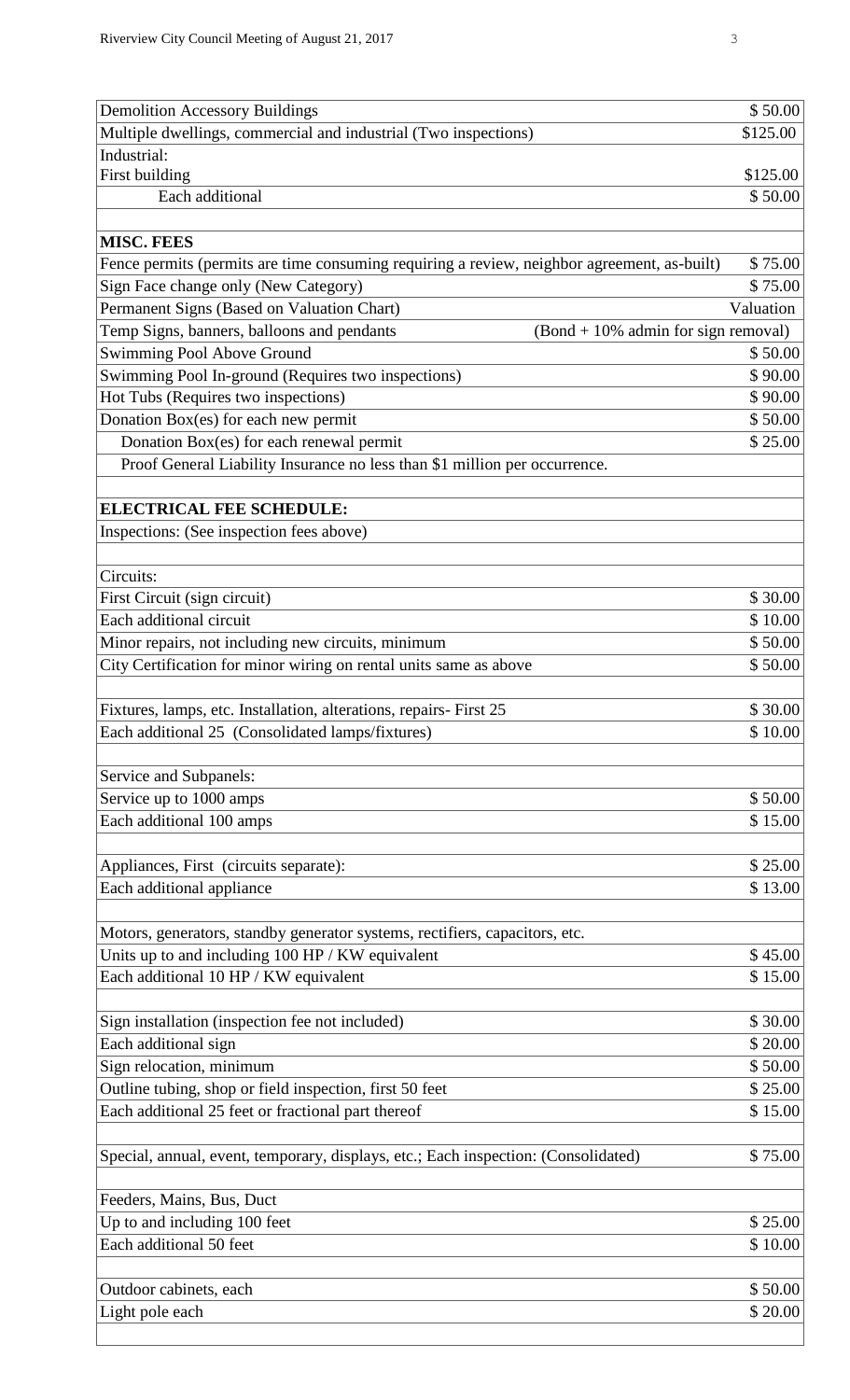| HVAC: Reconnect, new or altered for heating / cooling equipment                      |                      |
|--------------------------------------------------------------------------------------|----------------------|
| Residential (circuit not included) for heating, cooling or combination of:           | \$50.00              |
| Commercial (circuit not included) for heating, cooling or combination of:            | \$60.00              |
| Hard to access area (underground, roof, crawl space, etc.)                           | \$75.00              |
|                                                                                      |                      |
| Electric heat:                                                                       |                      |
| First kv                                                                             | \$25.00              |
| Each additional kv                                                                   | \$13.00              |
|                                                                                      |                      |
| Swimming pool, Hot Tub, Spa:                                                         |                      |
| Motors, filtering plant, one lighting circuit underground, includes rough and final: |                      |
| Built in pool or hot tub (two inspections)                                           | \$90.00              |
| Aboveground - one inspection                                                         | \$50.00              |
|                                                                                      |                      |
| Alarm System:                                                                        |                      |
| Drill or pull station (city box):                                                    | \$30.00              |
| Signaling device or detectors each: (changed from first seven                        |                      |
| charge of \$25) each:                                                                | $\mathbb{S}$<br>5.00 |
| House master panel, subpanel, FACP, FACU                                             | \$50.00              |
| Each additional panel (added new subcategory)                                        | \$25.00              |
|                                                                                      |                      |
| PLUMBING FEE SCHEDULE:                                                               |                      |
| All Fixtures: Each \$15 unless otherwise noted. Combined to simplify.                |                      |
| Includes: air compressor, baths, coffee machine, cooling trays,                      |                      |
| conductors, dishwashers, TRAPS (grease, shower, backwater)                           |                      |
| dental chairs, drinking fountain, DRAINS (floor, laundry or condensate)              |                      |
| garbage disposal or waste receptor, hose bibs, humidifiers, inside                   |                      |
| conductor pipe, laundry tray, SINKS (slop, lead cup, test-tube, washstands),         |                      |
| ice makers, new stack (or alterations of soil, waste vent), pump/water lift,         |                      |
| refrigerator connect to drainage system, special waste, sump pump,                   |                      |
| surgical cuspidor, swimming pool fixtures above ground, lavatory/ urinal /bidet,     |                      |
| water closet or stills, water treatment device, any water outlets to coolers,        |                      |
| heating systems, filters or make-up water tank."                                     |                      |
| <b>Fixtures</b> (each)                                                               | \$15.00              |
| Replacement of fixtures (no piping charge), minimum                                  | \$32.00              |
|                                                                                      |                      |
| Automatic laundry machines, humidifiers, or beverage machines                        | \$25.00              |
| If more than one machine at same location, each, minimum                             | \$25.00              |
|                                                                                      |                      |
| Sprinkler head Each:                                                                 | \$<br>1.00           |
|                                                                                      |                      |
| Hot water heater (mech/plumb charge to be the same; most common permit applied for)  | \$50.00              |
|                                                                                      |                      |
| Catch basins (not for parking lot)                                                   | \$50.00              |
| Interceptor (oil, grease, sand, etc.)                                                | \$50.00              |
|                                                                                      |                      |
| Industrial processing equipment or comfort cooling equipment and devices             |                      |
| served by secondary water install, replace, remove, or relocated on                  |                      |
| previous plumbing inspection, per item                                               | \$50.00              |
| Minimum certificate fee                                                              | \$50.00              |
|                                                                                      |                      |
| Sewer / Drain Inspections                                                            |                      |
| Sewers on private property:                                                          | \$100.00             |
| Drains (storm drains above or underground on private property):                      | \$100.00             |
|                                                                                      |                      |
| Water distribution: Entire system residential                                        | \$75.00              |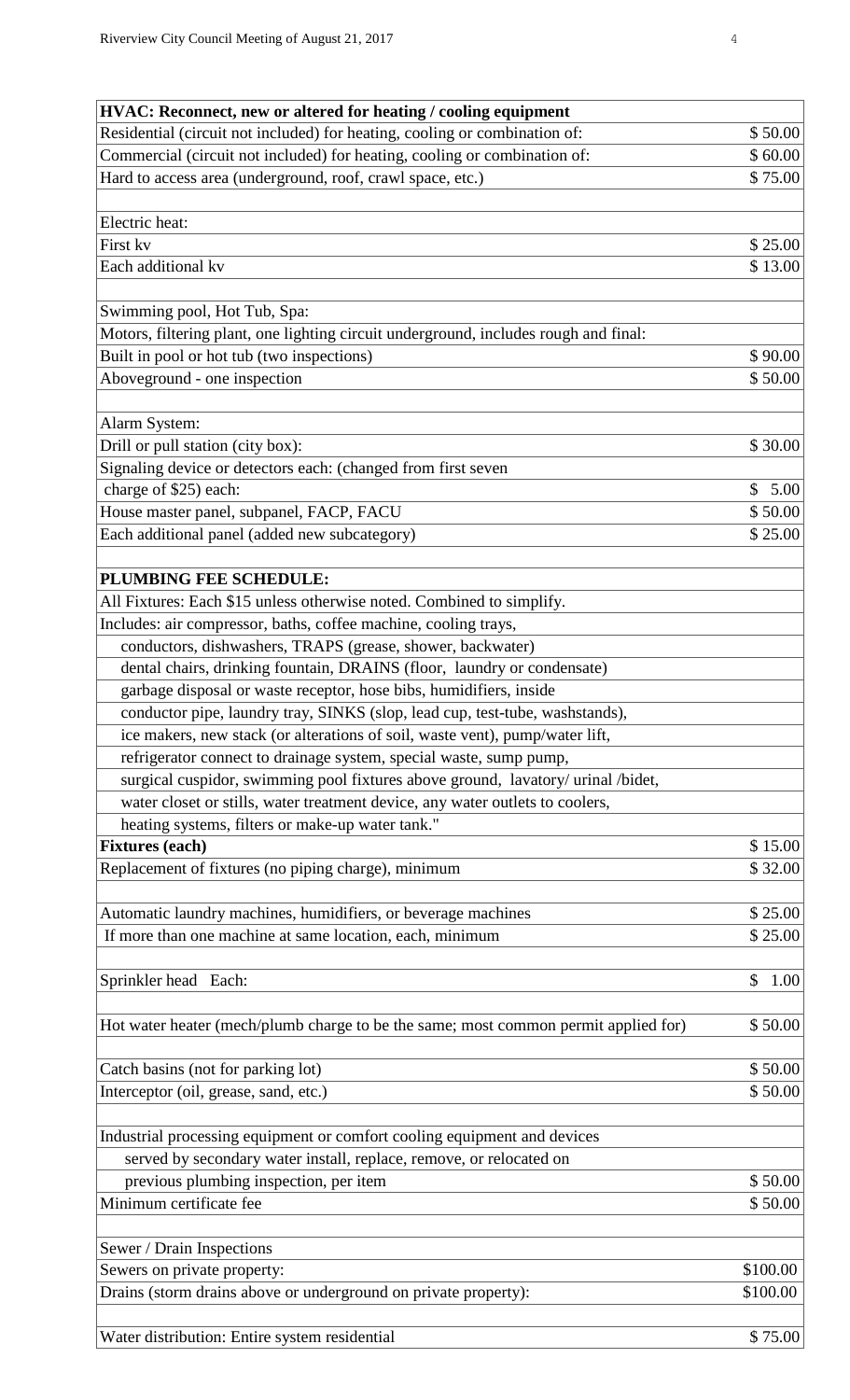| Water distribution: Entire system commercial                                                        | \$150.00            |
|-----------------------------------------------------------------------------------------------------|---------------------|
| Replacement piping (inspection not included) per room                                               | \$30.00             |
|                                                                                                     |                     |
| <b>BACKFLOW PREVENTORS: Each</b>                                                                    |                     |
| (Includes RPZ, double check valves and vacuum breakers)"                                            | \$50.00             |
|                                                                                                     |                     |
| Underground, waterproofing, drainage etc., charge by inspection                                     |                     |
|                                                                                                     |                     |
| MECHANICAL FEE SCHEDULE:                                                                            |                     |
| Note: Categories were cleaned up and combined for ease of use /<br>Air Conditioner, Cooling Systems |                     |
| Residential                                                                                         | \$50.00             |
| Commercial                                                                                          | \$75.00             |
| Add special inspection fee for hard to access area                                                  | \$75.00             |
| <b>Chilling Towers   Chillers</b>                                                                   | \$35.00             |
|                                                                                                     |                     |
| Generators, compressors, motors                                                                     |                     |
| Residential                                                                                         | \$50.00             |
| Commercial                                                                                          | \$60.00             |
| Add special inspection fee for hard to access area                                                  | \$75.00             |
|                                                                                                     |                     |
| Special or shop inspection of refrigeration equipment,                                              |                     |
| per unit or visit (same fee as a special inspection)                                                | \$75.00             |
|                                                                                                     |                     |
| Ductwork, steam, water or air distribution systems:                                                 |                     |
| Installation of complete residential                                                                | \$50.00             |
| Addition, alteration to existing system                                                             | \$25.00             |
| Large commercial and industrial minimum charge                                                      | \$100.00<br>\$50.00 |
| Light test<br>Water / steam distribution without boiler / heater                                    | \$45.00             |
|                                                                                                     |                     |
| Furnace / Heating / Boiler (Entire system pricing instead of many misc. fees added)                 |                     |
| Residential Furnace; complete system including vents, flue, humidifier, air cleaner                 |                     |
|                                                                                                     | \$75.00             |
| Commercial Furnace; complete system including vents, flue, humidifier, air cleaner                  | \$125.00            |
| Residential Boiler; complete system- no extra distribution fee                                      | \$75.00             |
| Commercial Boiler; complete system- no extra distribution fee                                       | \$100.00            |
| Add special inspection fee for hard to access area                                                  | \$75.00             |
| Each additional unit, same location, same day inspection                                            | \$30.00             |
|                                                                                                     |                     |
| <b>Gas Piping</b>                                                                                   |                     |
| Residential                                                                                         | \$50.00             |
| Commercial                                                                                          | \$60.00             |
| Each opening same location                                                                          | \$10.00             |
| Gas pressure test)                                                                                  | \$50.00             |
| Room heater, wall heater, baseboard-type unit:                                                      |                     |
| First unit at each address                                                                          | \$50.00             |
| Each additional unit at same address                                                                | \$20.00             |
| Fuel burning stove (may include rooftop inspection for venting)                                     | \$50.00             |
| Radiant Tube   Infra-red heating                                                                    | \$75.00             |
|                                                                                                     |                     |
| Hot water tank (Most common permit / same cost as plumbing permit HWT)                              | \$50.00             |
| Hot water Heater Commercial (New Category)                                                          | \$75.00             |
| Rooftop Units: Heating, cooling, make-up air etc.: Each                                             | \$50.00             |
| Rooftop Inspection Each: (Note: Two inspectors must access unit; elec & mech)                       | \$75.00             |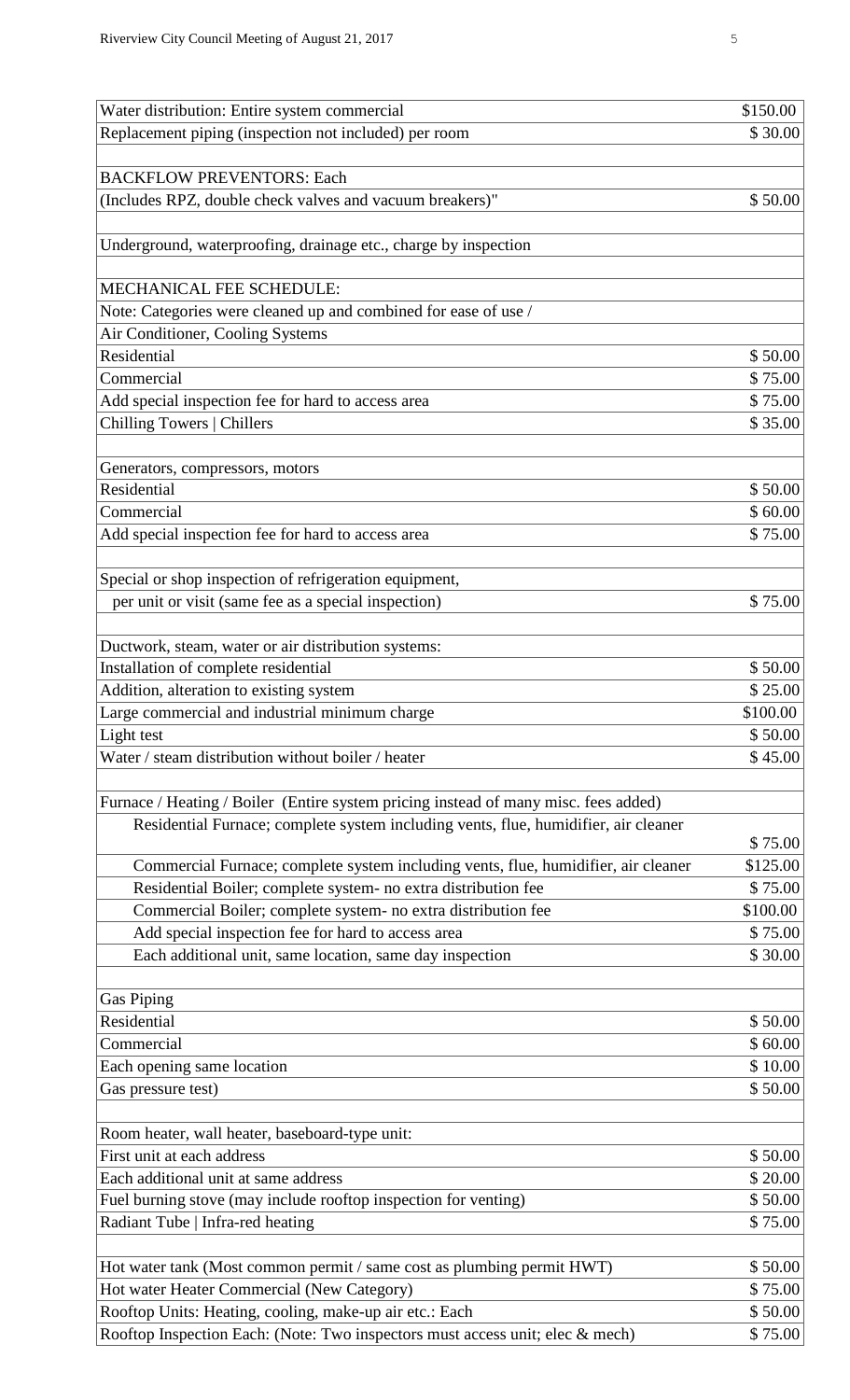$\overline{1}$ 

| <b>ADDITIONAL ITEMS:</b>                                                             |                    |  |
|--------------------------------------------------------------------------------------|--------------------|--|
| <b>B-Vent without furnace</b>                                                        | \$30.00            |  |
| Chimney, factory built, installed separately                                         | \$50.00<br>\$30.00 |  |
| Compressor                                                                           |                    |  |
| Chimney liner without furnace                                                        |                    |  |
| Electronic air cleaner without furnace                                               |                    |  |
| <b>Evaporator Coils</b>                                                              |                    |  |
| Exhaust fan                                                                          |                    |  |
| Fireplaces (Gas or electric, factory built)                                          | \$30.00            |  |
| Heat exchanger replacement                                                           | \$25.00            |  |
| Hoods: Residential kitchen / bath                                                    | \$50.00            |  |
| Hood(s): Commercial (Plan review and testing are separate fee)                       | \$50.00            |  |
| Hood Test: Smoke capture (Fire or mechanical inspection fee)                         | \$50.00            |  |
| Hood Test: Puff or Air Test (Fire or mechanical inspection fee)                      | \$50.00            |  |
| Humidifier without furnace                                                           | \$30.00            |  |
| Refrigeration (Split systems)                                                        | \$50.00            |  |
| <b>Solar Panels</b>                                                                  | \$30.00            |  |
| V.A.V. Boxes                                                                         | \$15.00            |  |
| Walk in Cooler or Freezer                                                            | \$50.00            |  |
|                                                                                      |                    |  |
| FIRE SUPPRESSION UNITS:                                                              |                    |  |
| Fire suppression system (wet/dry                                                     | \$100.00           |  |
| Fire Suppression plan review (hourly)                                                | \$75.00            |  |
| Fire Suppression: Pressure test                                                      | \$75.00            |  |
| Sprinkler heads Each:                                                                | \$<br>1.00         |  |
|                                                                                      |                    |  |
|                                                                                      |                    |  |
|                                                                                      |                    |  |
| <b>OTHER FEES:</b>                                                                   |                    |  |
|                                                                                      |                    |  |
| NOTE: Reviews for the Planning Commission, Zoning Board of Appeals,                  |                    |  |
| Engineering and Building Plans are conducted under contract will be                  |                    |  |
| invoiced using the applicable contract fee schedule. Excessive engineering,          |                    |  |
| planning, building, planning and zoning reviews will be invoiced on an               |                    |  |
| hourly basis in addition to the initial review fee based on contracted hourly rates. |                    |  |
| Engineering Review & Inspection Fees: Per City's current contract + $10\%$ admin fee |                    |  |
| Planning Consultant Review Fees: Per City's current contract + 10% admin fee         |                    |  |
|                                                                                      |                    |  |
| Grade Certificate / As-built                                                         |                    |  |
| Grade review                                                                         | Hourly             |  |
| Inspection (engineering)                                                             | Hourly             |  |
| Engineering determination                                                            | Hourly             |  |
| Legal Notice for Board / Commission                                                  | \$150.00           |  |
| Administrative site plan review                                                      | Hourly             |  |
| Plan review building                                                                 | Hourly             |  |
| ZBA review fee                                                                       | Hourly             |  |
| Planning Commission review fee                                                       | Hourly             |  |
| Special Board /Commission meeting request                                            | \$565.00           |  |
|                                                                                      |                    |  |
| Site plan and subdivision review fees; zoning.                                       |                    |  |
| The fees as required in section 94-56 shall be as follows:                           |                    |  |
| Generally:                                                                           |                    |  |
| Cluster residential:<br>a.                                                           |                    |  |
| Original submittal plus 6/d.u.<br>1.                                                 | \$620.00           |  |
| Major redesign, plus 2 /d.u.<br>2.                                                   | \$510.00           |  |

 $\overline{1}$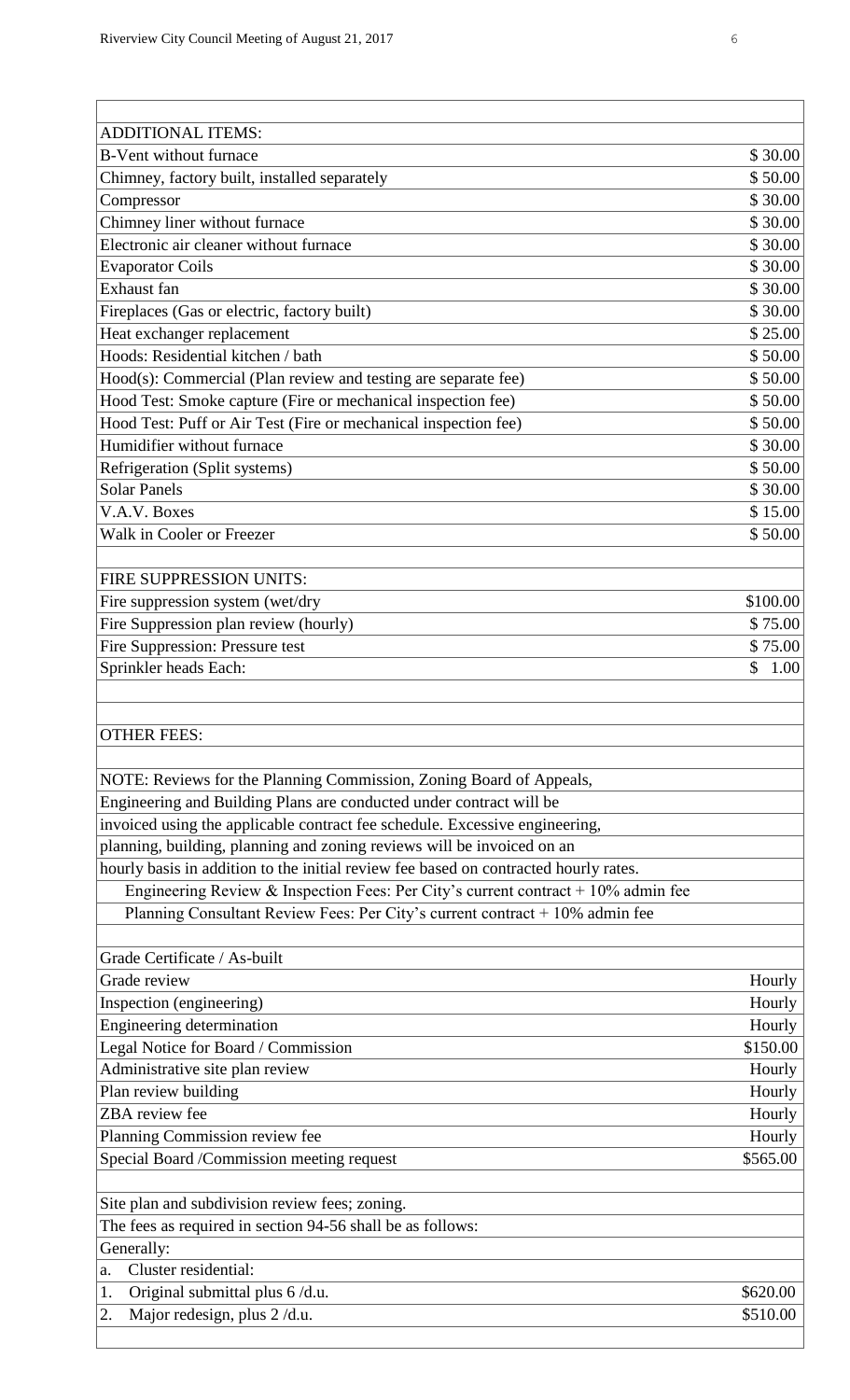|       | Riverview City Council Meeting of August 21, 2017                | 7          |
|-------|------------------------------------------------------------------|------------|
|       |                                                                  |            |
| b.    | Multiple-family residential:                                     |            |
| 1.    | Original submittal, plus \$6.00/d.u.                             | \$735.00   |
| 2.    | Major redesign, plus \$5.00/d.u.                                 | \$510.00   |
| c.    | Other uses (office commercial, industrial, institutional, etc.): |            |
| 1.    | Two acres or less:                                               |            |
| i.    | Original submittal                                               | \$435.00   |
| ii.   | Redesign                                                         | \$310.00   |
| 2.    | Over 2 acres:                                                    |            |
| i.    | Original submittal, plus \$35.00/acre                            | \$555.00   |
| ii.   | Redesign, plus \$25.00/acre                                      | \$310.00   |
| d.    | Uses requiring marginal access drive:                            |            |
| 1.    | Original submittal, plus \$12.00/acre                            | \$375.00   |
| 2.    | Redesign, plus \$6.00/acre                                       | \$185.00   |
| e.    | Greenbelt and berms:                                             |            |
| 1.    | Original submittal                                               | \$250.00   |
| 2.    | Major redesign                                                   | \$125.00   |
| f.    | Lot/parcel split (fees plus Wayne County Charges)                | \$125.00   |
|       | Lot/parcel combination (fees plus Wayne County Charges)          | \$125.00   |
|       | Subdivision review fees. Preliminary plats:                      |            |
|       | a. Conventional subdivision plans:                               |            |
| 1.    | Original submittal, plus \$4.00/lot                              | \$620.00   |
| 2.    | Major redesign, plus \$3.00/lot                                  | \$500.00   |
| 3.    | Final plat, plus \$3.00/lot                                      | \$375.00   |
| 4.    | Major redesign, plus \$3.00/lot                                  | \$375.00   |
| $b$ . | Open space subdivision plans:                                    |            |
| 1.    | Preliminary plat, plus \$3.00/lot                                | \$620.00   |
| 2.    | Major redesign, plus \$2.00/lot                                  | \$375.00   |
| 3.    | Final plat, plus \$3.00/lot                                      | \$375.00   |
|       | Open space park plans:                                           |            |
| a.    | Cost estimates (for 5 acres or less), plus \$25.00/ac            | \$375.00   |
| b.    | Major redesign, plus \$10.00/ac                                  | \$185.00   |
|       | Planned development district.<br>To Be Determined                |            |
|       |                                                                  |            |
|       | Revision, submittal of state I and II plans. No less than        | \$1,250.00 |
|       |                                                                  |            |

| Rezoning applications. Fees as required in section 22-31 shall be as follows: |          |
|-------------------------------------------------------------------------------|----------|
| a. R, RM, OS-1, B, and M districts                                            | \$500.00 |
| b. P-1 district                                                               | \$500.00 |
| c. PD district, plus hourly fee, plus \$85.00/ac                              | \$620.00 |
|                                                                               |          |

Special use zoning fee  $$250.00$ 

Home occupation hearing  $$125.00$ 

Amendments/zoning \$250.00

SUBDIVISIONS & CONDOMINIUMS:

A. Checking closure, lot areas and grade plan -- (Amount to be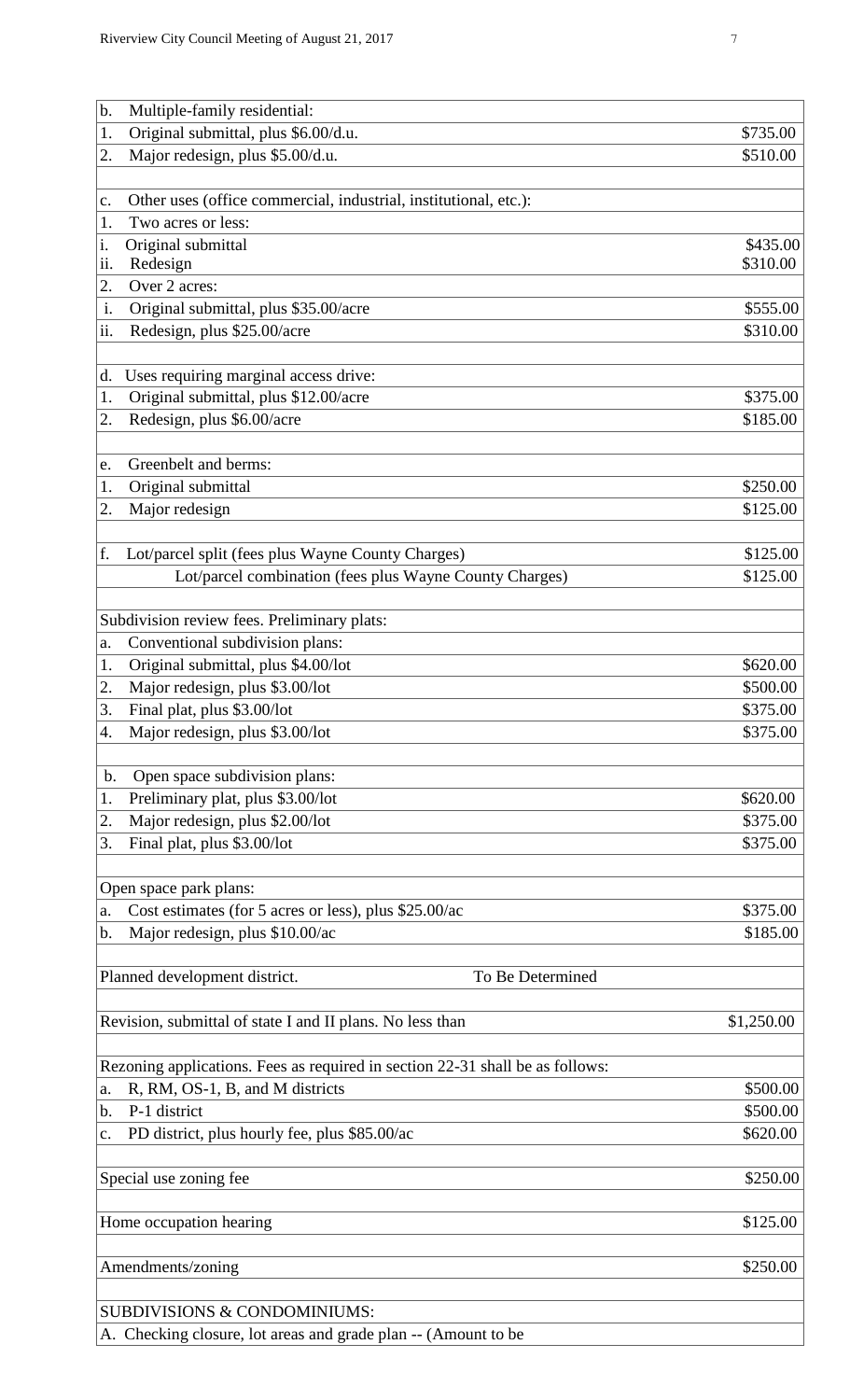| deposited by developer.)                                                                                                                                 | \$300.00          |
|----------------------------------------------------------------------------------------------------------------------------------------------------------|-------------------|
| B. Review and processing of public improvement -- 1% of construction                                                                                     | Plus \$15.00/lot  |
| costs for projects. (Deposited by developer)                                                                                                             |                   |
| C. Full time inspection of the construction for utilities to be dedicated<br>to the Municipality -- Hourly rate of the then Standard Rate                |                   |
|                                                                                                                                                          |                   |
| Schedule as established by the Engineer and the Municipality<br>(Amount shall be escrowed by the developer or contractor.)                               |                   |
| D. Field check to assure monuments and property irons are installed within one                                                                           |                   |
|                                                                                                                                                          |                   |
| (1) year of recording of the plat to be billed to the developer on a time<br>basis in accordance with the then Rate Schedule as established.             |                   |
|                                                                                                                                                          |                   |
| <b>APARTMENT COMPLEXES:</b>                                                                                                                              |                   |
| A. Site plan review, paving, grading, etc. -- (Amount to be deposited by                                                                                 | \$300.00          |
| the developer.)                                                                                                                                          | Plus \$15.00/unit |
| B. Sanitary sewer, water mains and storm sewers other than building leads -                                                                              |                   |
| or any part thereof 1.0% of the construction of each utility. (Amount shall be                                                                           |                   |
| deposited by the developer.)                                                                                                                             |                   |
| C. Full-time inspection of the construction for utilities to be dedicated                                                                                |                   |
| to the City -- Hourly rate of the then Standard Rate Schedule                                                                                            |                   |
| as established by the Engineer and the Municipality.                                                                                                     |                   |
| (Amount shall be escrowed by the developer or contractor.)                                                                                               |                   |
|                                                                                                                                                          |                   |
| INDUSTRIAL AND COMMERCIAL DEVELOPMENTS:                                                                                                                  |                   |
| A. Site plan review, paving, grading, etc. -- (Amount to be deposited                                                                                    |                   |
| by the developer)                                                                                                                                        | \$300.00          |
| B. Sanitary sewer, water mains and storm sewers -- 1% of construction                                                                                    |                   |
| plus \$75.00/acre cost of each utility. (Amount shall be deposited by the developer.)                                                                    |                   |
| or and part thereof                                                                                                                                      |                   |
| C. Full-time inspection of construction of utilities to be dedicated to the                                                                              |                   |
| Municipality -- Hourly rate of the then Standard Rate                                                                                                    |                   |
| Schedule as established. (This amount shall be escrowed                                                                                                  |                   |
| by the developer or contractor.                                                                                                                          |                   |
| SPECIAL NOTE: Although we charge a set fee for administrative                                                                                            |                   |
| site plan reviews, we pay the City Engineer by their hourly rate.                                                                                        |                   |
| Recent plan reviews expenditures involving the engineer/planner have exceeded                                                                            |                   |
| current fee amounts. Surrounding communities charge in the \$200-\$750 range.                                                                            |                   |
| Excessive reviews (more than 2) will be invoiced on an hourly basis in addition                                                                          |                   |
| to the initial review fee based on engineering hourly rates.                                                                                             |                   |
|                                                                                                                                                          |                   |
| Abatements--creation of district/application                                                                                                             | \$565.00          |
| Alley vacations                                                                                                                                          | \$170.00          |
| <b>Street vacations</b>                                                                                                                                  | \$170.00          |
| AYES: Mayor Pro Tem Blanchette, Councilmembers Coffey, Towle, Elmer Trombley, Workman<br>NAYS: None<br>EXCUSED: Mayor Swift Councilmember James Trombley |                   |

Wift, Councilmember James Trombley ADOPTED THIS 21st DAY OF AUGUST, 2017. ATTEST:  $\overline{\phantom{a}}$  , which is a set of the set of the set of the set of the set of the set of the set of the set of the set of the set of the set of the set of the set of the set of the set of the set of the set of the set of th

Lynn Blanchette, Mayor Pro Tem

I, Cynthia M. Hutchison, duly authorized City Clerk of the City of Riverview, do hereby certify the above is a true copy of a resolution adopted by the Riverview City Council at their regular meeting of August 21, 2017.